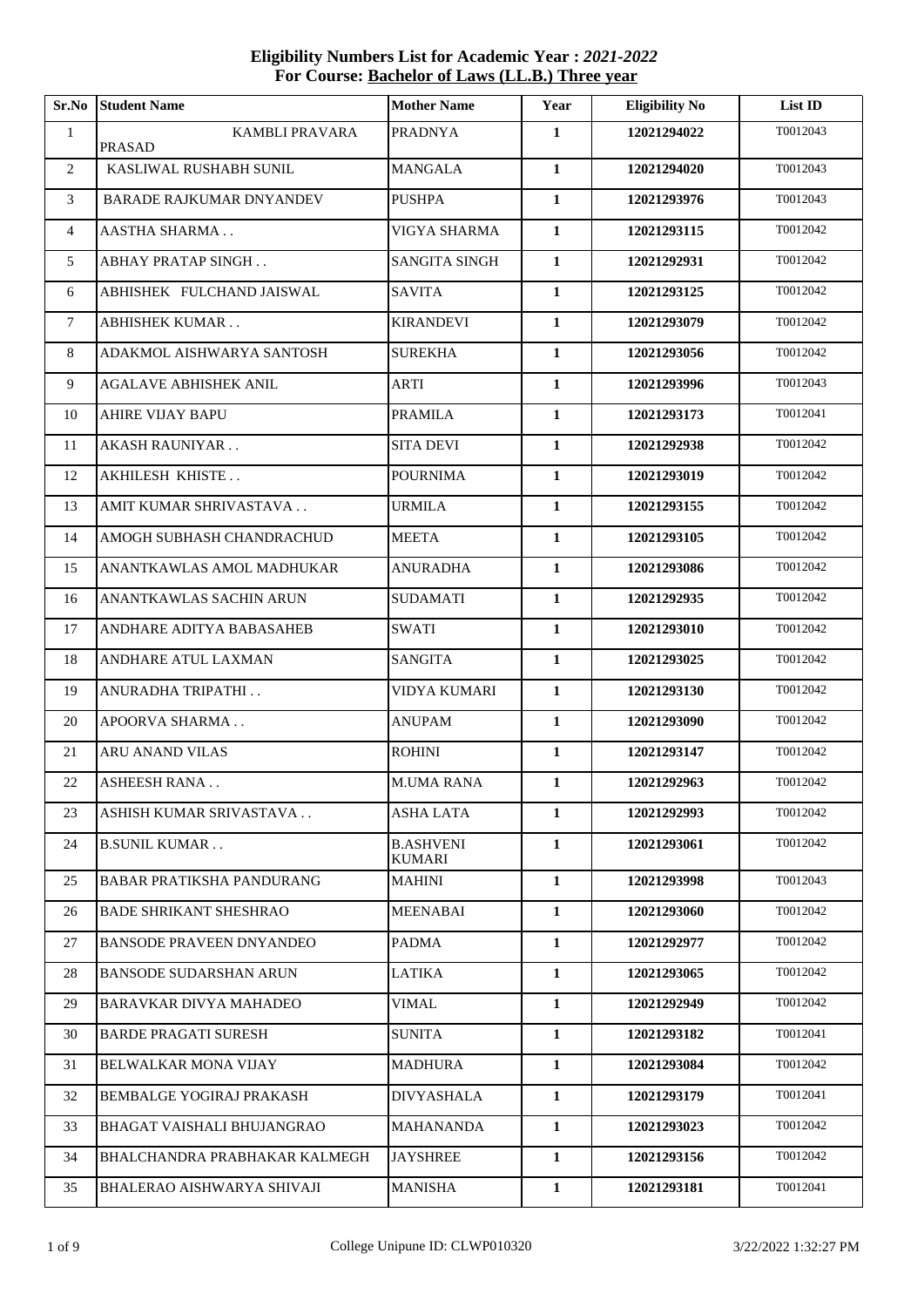**Eligibility Numbers List for Academic Year :** *2021-2022*  **For Course: Bachelor of Laws (LL.B.) Three year**

| 36 | <b>BHALERAO GOPAL DEEPAK</b>      | <b>JAYASHRI</b>   | $\mathbf{1}$ | 12021293979 | T0012043 |
|----|-----------------------------------|-------------------|--------------|-------------|----------|
| 37 | <b>BHARAJKAR ABHIJEET UMAKANT</b> | <b>SHALINI</b>    | $\mathbf{1}$ | 12021292968 | T0012042 |
| 38 | <b>BHARATI PRANALI SURESH</b>     | <b>SANGITA</b>    | $\mathbf{1}$ | 12021293022 | T0012042 |
| 39 | BHARGUDE VIVEK DNYANOBA           | <b>CHHAYA</b>     | $\mathbf{1}$ | 12021292945 | T0012042 |
| 40 | <b>BHILARE RAHUL RAMESH</b>       | <b>LAXMI</b>      | $\mathbf{1}$ | 12021293183 | T0012041 |
| 41 | <b>BHINGARE VIJAY SHIVAJI</b>     | VIMAL             | $\mathbf{1}$ | 12021293185 | T0012041 |
| 42 | <b>BHOI SWAPNIL SUBHASH</b>       | <b>ANITA</b>      | $\mathbf{1}$ | 12021293984 | T0012043 |
| 43 | <b>BHOITE VAISHNAVI BALASAHEB</b> | YOGITA            | $\mathbf{1}$ | 12021293192 | T0012041 |
| 44 | <b>BHONG ANAND UTTAM</b>          | <b>KALPANA</b>    | $\mathbf{1}$ | 12021292975 | T0012042 |
| 45 | <b>BHORE RUSHIKESH BABAN</b>      | <b>SHOBHA</b>     | $\mathbf{1}$ | 12021293092 | T0012042 |
| 46 | BHOSALE LAKHAN MADHAV             | <b>SHOBHA</b>     | $\mathbf{1}$ | 12021293095 | T0012042 |
| 47 | <b>BHOSALE PRADNYA RAHUL</b>      | <b>MEENA</b>      | $\mathbf{1}$ | 12021293123 | T0012042 |
| 48 | <b>BHOSALE PRAVIN BALASAHEB</b>   | <b>JAYSHRI</b>    | $\mathbf{1}$ | 12021293116 | T0012042 |
| 49 | <b>BINAWADE TEJAS YADAV</b>       | <b>PRAYAGA</b>    | $\mathbf{1}$ | 12021293108 | T0012042 |
| 50 | BOHRA KULDEEP LILADHAR            | <b>NIRMALA</b>    | $\mathbf{1}$ | 12021294010 | T0012043 |
| 51 | <b>BORA RIDDHI ABHAY</b>          | <b>ALPANA</b>     | $\mathbf{1}$ | 12021293064 | T0012042 |
| 52 | <b>BOTHARA SIDDHI SANJAY</b>      | VARSHA            | $\mathbf{1}$ | 12021294008 | T0012043 |
| 53 | CHAUDHARI RHUSHYATI NARAHARI      | <b>HEMANGI</b>    | $\mathbf{1}$ | 12021293081 | T0012042 |
| 54 | CHAUDHARI SAWARDHAN SANJAY        | <b>NILAM</b>      | $\mathbf{1}$ | 12021293983 | T0012043 |
| 55 | <b>CHAUHAN SUMIT RATAN</b>        | <b>RAJAS</b>      | $\mathbf{1}$ | 12021293043 | T0012042 |
| 56 | CHAVAN AMRUTA BALIRAM             | SHIVGANAG         | $\mathbf{1}$ | 12021293128 | T0012042 |
| 57 | CHAVAN DHANRAJ DAMODAR            | <b>SHOBHA</b>     | $\mathbf{1}$ | 12021293047 | T0012042 |
| 58 | <b>CHIMATE NITIN NAMDEV</b>       | <b>TULSABAI</b>   | $\mathbf{1}$ | 12021293057 | T0012042 |
| 59 | <b>CHIRDE SUMIT SANTOSH</b>       | <b>JAYSHRI</b>    | $\mathbf{1}$ | 12021292999 | T0012042 |
| 60 | CHORGHE DURGA RAMDAS              | <b>SEETA</b>      | $\mathbf{1}$ | 12021293015 | T0012042 |
| 61 | CHOUGULE POONAM LAXMAN            | <b>REKHA</b>      | 1            | 12021292981 | T0012042 |
| 62 | <b>CYRIL MASSEY</b>               | <b>RAJANI RAI</b> | 1            | 12021292929 | T0012042 |
| 63 | DABHADE SANKET DILIP              | <b>SMITA</b>      | $\mathbf{1}$ | 12021293097 | T0012042 |
| 64 | <b>DAHANE TEJAS SATISH</b>        | <b>RASHMI</b>     | $\mathbf{1}$ | 12021294002 | T0012043 |
| 65 | DAHAT SACHIN RAMESHRAO            | <b>KANTABAI</b>   | 1            | 12021292979 | T0012042 |
| 66 | DALVI VINOD DATTATRAY             | <b>KAMAL</b>      | $\mathbf{1}$ | 12021293017 | T0012042 |
| 67 | DANGAT PRANAV UMESH               | ASHA              | 1            | 12021293195 | T0012041 |
| 68 | <b>DAS ISHIKA HARISH</b>          | <b>SUREKHA</b>    | $\mathbf{1}$ | 12021293059 | T0012042 |
| 69 | DATAR PRATIKSHA LAXMANRAO         | <b>ASHA</b>       | 1            | 12021293977 | T0012043 |
| 70 | DATKHILE SNEHAL RADHAKISAN        | <b>SUNITA</b>     | $\mathbf{1}$ | 12021293020 | T0012042 |
| 71 | DEEPAK                            | <b>KALAWATI</b>   | $\mathbf{1}$ | 12021293008 | T0012042 |
| 72 | DERE ANIKET SHRIKANT              | <b>ARCHANA</b>    | 1            | 12021292970 | T0012042 |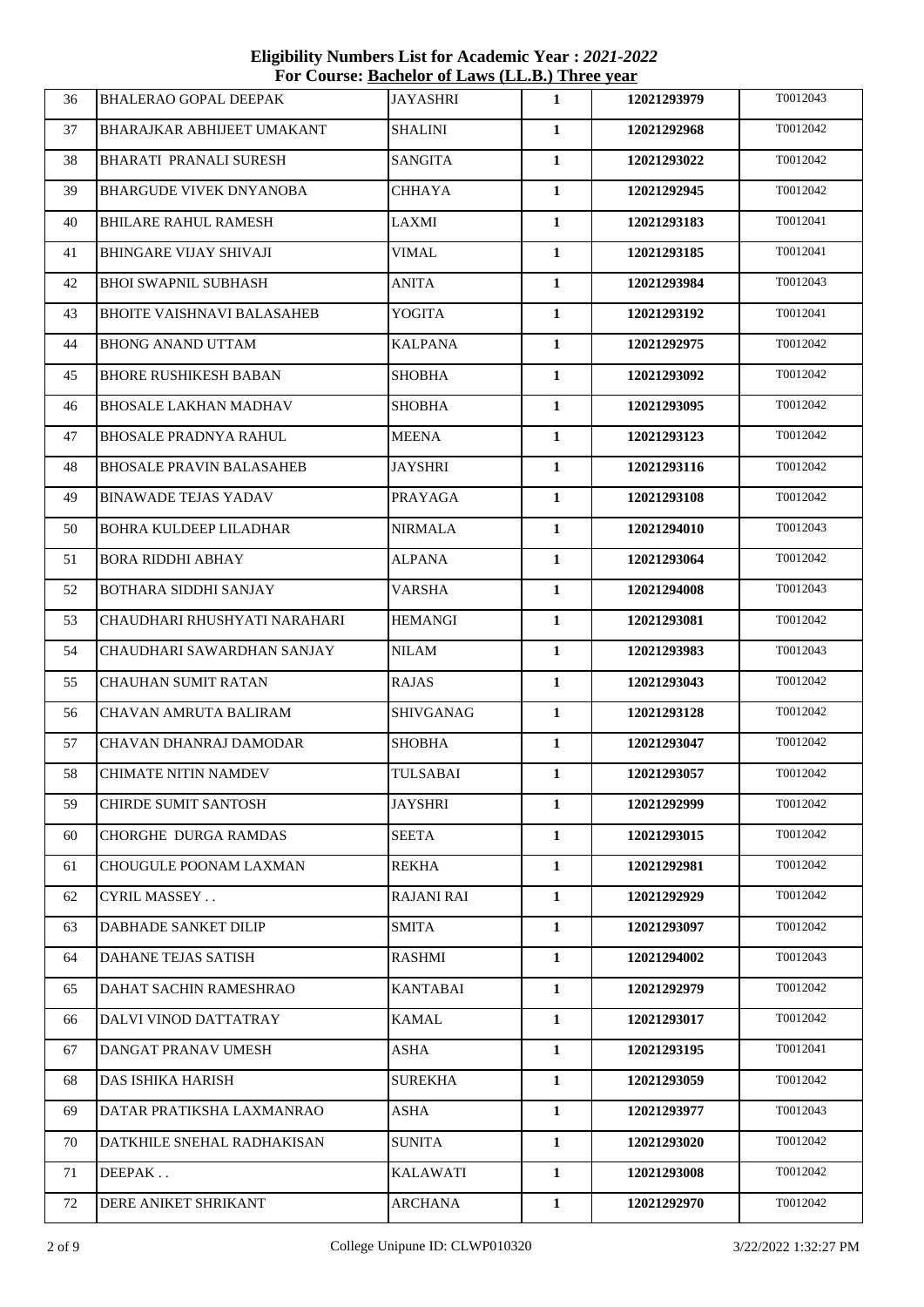**Eligibility Numbers List for Academic Year :** *2021-2022*  **For Course: Bachelor of Laws (LL.B.) Three year**

| 73  | DESHMUKH KALYANI VIJAY                    | <b>SHALINI</b>    | 1            | 12021293981 | T0012043 |
|-----|-------------------------------------------|-------------------|--------------|-------------|----------|
| 74  | DESHMUKH PRACHI CHANDRAKANT               | VIDYA             | $\mathbf{1}$ | 12021293012 | T0012042 |
| 75  | DESHMUKH VIRENDRA PRAKASH                 | <b>JAYASHRI</b>   | $\mathbf{1}$ | 12021293187 | T0012041 |
| 76  | DESHPANDE KALYANI PRADIP                  | <b>MANISHA</b>    | $\mathbf{1}$ | 12021293121 | T0012042 |
| 77  | DESHPANDE MEENAKSHI ANAND                 | <b>NANDA</b>      | $\mathbf{1}$ | 12021293995 | T0012043 |
| 78  | DEVENDRA HEMANT NAVARE                    | <b>ANUPRIYA</b>   | $\mathbf{1}$ | 12021292998 | T0012042 |
| 79  | DHAGE NITIN CHANDRAKANT                   | <b>SHOBHA</b>     | $\mathbf{1}$ | 12021293066 | T0012042 |
| 80  | DHAWALE DHRUVA VIRENDRA                   | <b>POOJA</b>      | $\mathbf{1}$ | 12021293058 | T0012042 |
| 81  | DHERE AISHWARYA DNYANESHWAR               | <b>VAISHALI</b>   | $\mathbf{1}$ | 12021294023 | T0012043 |
| 82  | DHERE SMRUTIRANI UTTAM                    | <b>SUNITA</b>     | $\mathbf{1}$ | 12021292939 | T0012042 |
| 83  | DHOKALE PRIYANKA TATYARAM                 | <b>KALPANA</b>    | $\mathbf{1}$ | 12021293134 | T0012042 |
| 84  | DHONE SUDARSHAN BARIKRAO                  | <b>RUKMIN</b>     | $\mathbf{1}$ | 12021292934 | T0012042 |
| 85  | DHOTE ROHINI DHARMENDRA                   | <b>PUSHPALATA</b> | $\mathbf{1}$ | 12021292944 | T0012042 |
| 86  | DHRUV SINGH                               | <b>USHA SINGH</b> | $\mathbf{1}$ | 12021292950 | T0012042 |
| 87  | DHUMAL RAHUL VILAS                        | <b>MALAN</b>      | $\mathbf{1}$ | 12021293055 | T0012042 |
| 88  | DIGHE RAJASI NIRANJAN                     | <b>ARTI</b>       | $\mathbf{1}$ | 12021292942 | T0012042 |
| 89  | DISALE SHRIKANT AUDUMBAR                  | <b>MANDAKINI</b>  | $\mathbf{1}$ | 12021292994 | T0012042 |
| 90  | DIXIT KETAN SANJAY                        | <b>SUNANDA</b>    | $\mathbf{1}$ | 12021293083 | T0012042 |
| 91  | DODEJA RACHNA NARENDRA                    | SAROJ             | $\mathbf{1}$ | 12021294007 | T0012043 |
| 92  | DOMBALE RAJANI CHANDRAKANT                | <b>PUSHPATAI</b>  | $\mathbf{1}$ | 12021293154 | T0012042 |
| 93  | DONGRE RASHMI RAJENDRA                    | <b>SANGEETA</b>   | $\mathbf{1}$ | 12021292990 | T0012042 |
| 94  | DUSANE PRAVIN RAGHUNATH                   | <b>LILABAI</b>    | $\mathbf{1}$ | 12021292967 | T0012042 |
| 95  | FATING GIRISHKUMAR MANOHAR                | <b>SINDHU</b>     | 1            | 12021293027 | T0012042 |
| 96  | GACCHE JAYWARDHAN SHUDDHODAN              | <b>REKHA</b>      | 1            | 12021293072 | T0012042 |
| 97  | GAIKWAD CHANDRAKANT BALASAHEB             | <b>KANTABAI</b>   | 1            | 12021293145 | T0012042 |
| 98  | <b>GAIKWAD SHAILESH BHARAT</b>            | <b>SHOBHA</b>     | 1            | 12021292992 | T0012042 |
| 99  | GAIKWAD SONALI DATTATRAYA                 | <b>SNEHALATA</b>  | 1            | 12021293190 | T0012041 |
| 100 | GAIKWAD SUPRIYA BALKRISHNA                | <b>SANJIVANI</b>  | $\mathbf{1}$ | 12021292957 | T0012042 |
| 101 | <b>GAJARE POONAM SUNIL</b>                | <b>VIDYA</b>      | $\mathbf{1}$ | 12021293168 | T0012041 |
| 102 | GALAGALI VITHAL KRISHNARAO                | SHANTABAI         | 1            | 12021293137 | T0012042 |
| 103 | <b>GAURAV SHARMA</b>                      | <b>SHAKUNTALA</b> | $\mathbf{1}$ | 12021293096 | T0012042 |
| 104 | <b>GAVADE PRATIK JAYWANT</b>              | <b>SUVARNA</b>    | $\mathbf{1}$ | 12021293032 | T0012042 |
| 105 | <b>GHAGARE RHUTIK SANJAYKUMAR</b>         | <b>MANGAL</b>     | $\mathbf{1}$ | 12021293987 | T0012043 |
| 106 | <b>GHODAKE VARSHA SHASHIKANT</b>          | <b>KALPANA</b>    | $\mathbf{1}$ | 12021293149 | T0012042 |
| 107 | GHODKE SUJITKUMAR ARJUN                   | SHINDU            | 1            | 12021293980 | T0012043 |
| 108 | <b>GHUBADE DNYANESHWAR</b><br>CHANDRAKANT | AKKATAI           | 1            | 12021293142 | T0012042 |
| 109 | <b>GITE KOMAL SUNIL</b>                   | <b>SUREKHA</b>    | $\mathbf{1}$ | 12021293970 | T0012043 |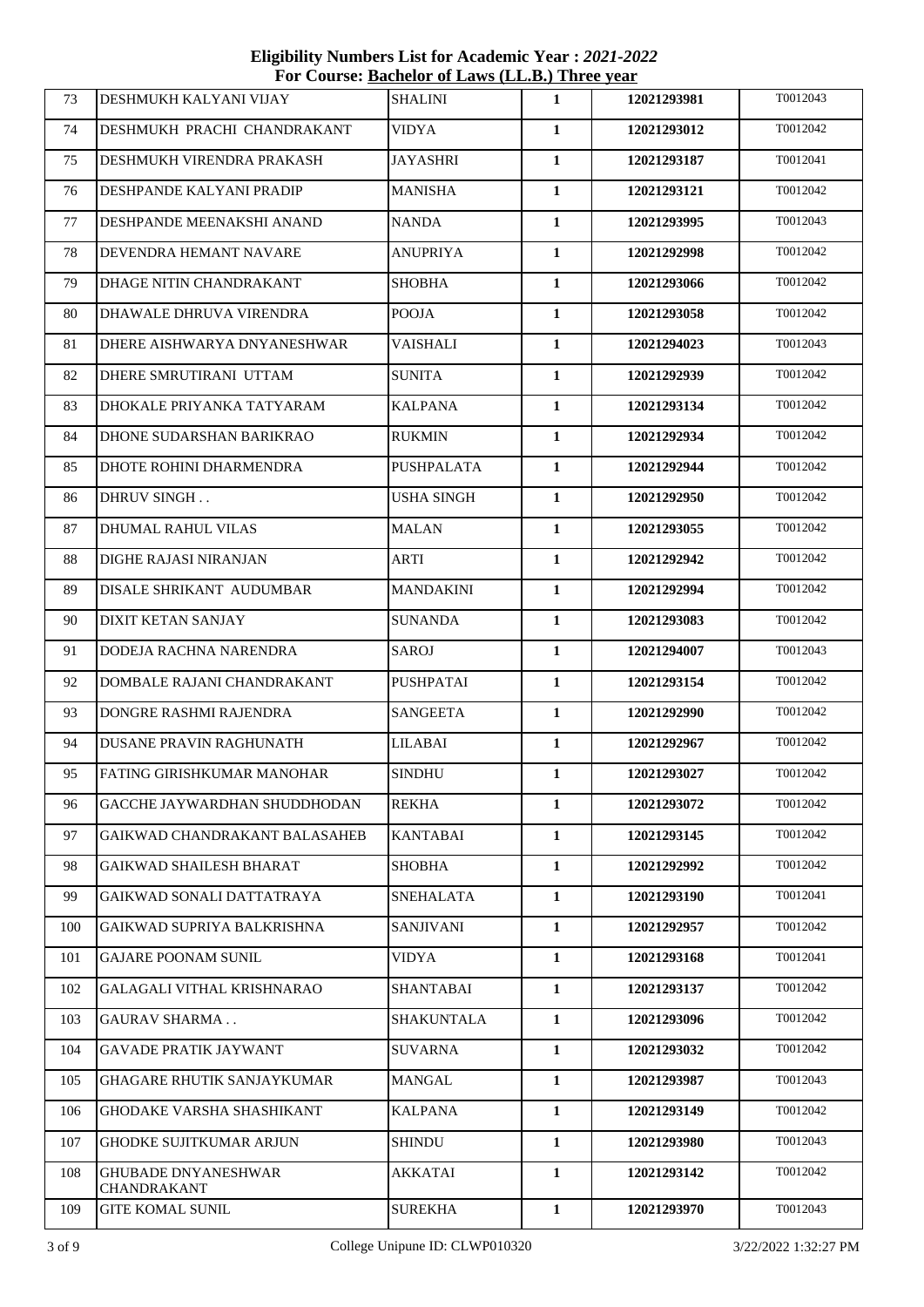**Eligibility Numbers List for Academic Year :** *2021-2022*  **For Course: Bachelor of Laws (LL.B.) Three year**

| 110 | <b>GITE NILKANTH SANGRAM</b>   | <b>MANJULABAI</b>  | 1            | 12021293037 | T0012042 |
|-----|--------------------------------|--------------------|--------------|-------------|----------|
| 111 | <b>GITTE REVATA SANGRAM</b>    | <b>MANJULABAI</b>  | $\mathbf{1}$ | 12021292982 | T0012042 |
| 112 | GODAGE KARISHMA SUDAM          | <b>MANDAKINI</b>   | $\mathbf{1}$ | 12021292952 | T0012042 |
| 113 | <b>GORE MAHESH TRIMBAK</b>     | <b>SHARDA</b>      | $\mathbf{1}$ | 12021292932 | T0012042 |
| 114 | <b>GOVEKAR MILIND RATILAL</b>  | <b>KHASHIBAI</b>   | $\mathbf{1}$ | 12021293050 | T0012042 |
| 115 | <b>HAJGUDE ASHOK SHANKAR</b>   | <b>BHAGYASHREE</b> | 1            | 12021293052 | T0012042 |
| 116 | HANDE LAXMAN SHRIPATI          | <b>RUKMINI</b>     | $\mathbf{1}$ | 12021292989 | T0012042 |
| 117 | HIRAVE HEMANT NAMDEV           | <b>NANDA</b>       | $\mathbf{1}$ | 12021293094 | T0012042 |
| 118 | HOLE SUNNY MARUTI              | <b>SUNITA</b>      | $\mathbf{1}$ | 12021293018 | T0012042 |
| 119 | INDANI PAYAL PURUSHOTTAM       | <b>VIDHYA</b>      | $\mathbf{1}$ | 12021293127 | T0012042 |
| 120 | <b>JADHAO NISHA VILAS</b>      | <b>KANTA</b>       | $\mathbf{1}$ | 12021293021 | T0012042 |
| 121 | JADHAV AKSHAY KAILASH          | <b>SANGITA</b>     | $\mathbf{1}$ | 12021293031 | T0012042 |
| 122 | <b>JADHAV AKSHAY MAHENDRA</b>  | <b>ANITA</b>       | 1            | 12021294026 | T0012043 |
| 123 | JADHAV ANJALI MADHUKARRAO      | <b>MUDRIKA</b>     | $\mathbf{1}$ | 12021293067 | T0012042 |
| 124 | JADHAV MRUNAL MADHAVRAO        | <b>ARCHANA</b>     | $\mathbf{1}$ | 12021293138 | T0012042 |
| 125 | <b>JADHAV TEJAS HANUMANT</b>   | <b>SANGITA</b>     | $\mathbf{1}$ | 12021293191 | T0012041 |
| 126 | <b>JADHAV VAIBHAV SHIVAJI</b>  | <b>SUNANDA</b>     | $\mathbf{1}$ | 12021293169 | T0012041 |
| 127 | JAGTAP ATUL SUBHASH            | <b>SUNITA</b>      | $\mathbf{1}$ | 12021293002 | T0012042 |
| 128 | JAGTAP DNYANESHWAR LAXMAN      | <b>SINDHU</b>      | $\mathbf{1}$ | 12021293194 | T0012041 |
| 129 | JAGTAP GANESH DHONDIBA         | <b>MANDAKINI</b>   | $\mathbf{1}$ | 12021293087 | T0012042 |
| 130 | JAGTAP OMKAR SANJAY            | VADANA             | $\mathbf{1}$ | 12021293973 | T0012043 |
| 131 | JAGTAP RAHUL DINKAR            | <b>RUKMINI</b>     | $\mathbf{1}$ | 12021293107 | T0012042 |
| 132 | JAGTAP RISHIKESH RAMESH        | <b>SUJATA</b>      | 1            | 12021294004 | T0012043 |
| 133 | <b>JAGZAP SUMIT GAUTAM</b>     | CHHAYA             | 1            | 12021293099 | T0012042 |
| 134 | <b>JAMBHALE ANAND NAMDEV</b>   | <b>RUKMEENBAI</b>  | $\mathbf{1}$ | 12021293033 | T0012042 |
| 135 | JANGALE RASIKRAJ JAYWANT       | <b>UJJWALA</b>     | 1            | 12021293144 | T0012042 |
| 136 | <b>JAPE ASHUTOSH DINKAR</b>    | <b>ARUNA</b>       | 1            | 12021293077 | T0012042 |
| 137 | JAPE FALGUNI ASHUTOSH          | <b>SATYABHAMA</b>  | 1            | 12021292933 | T0012042 |
| 138 | <b>JONDHALE VAIBHAV LAXMAN</b> | CHHAYA             | $\mathbf{1}$ | 12021293982 | T0012043 |
| 139 | KADAM NITIN ANKUSH             | SANJIVANI          | 1            | 12021292984 | T0012042 |
| 140 | KADAM OMKAR BALKRUSHNA         | <b>DHANSHREE</b>   | 1            | 12021293997 | T0012043 |
| 141 | KAILAS KASHINATH VISPUTE       | <b>KUSUM</b>       | $\mathbf{1}$ | 12021292976 | T0012042 |
| 142 | KAKADE PRANAV SANTOSH          | VIJAYALAXMI        | 1            | 12021293117 | T0012042 |
| 143 | KALE SOMNATH RAJENDRA          | <b>KALPANA</b>     | 1            | 12021293184 | T0012041 |
| 144 | KALPANA SINGH                  | RITA DEVI          | $\mathbf{1}$ | 12021293161 | T0012042 |
| 145 | KAMBLE AKSHAY TUKARAM          | <b>SUNANDA</b>     | 1            | 12021294009 | T0012043 |
| 146 | KAMBLE DEEPAK TUKARAM          | <b>SUNANDA</b>     | 1            | 12021294021 | T0012043 |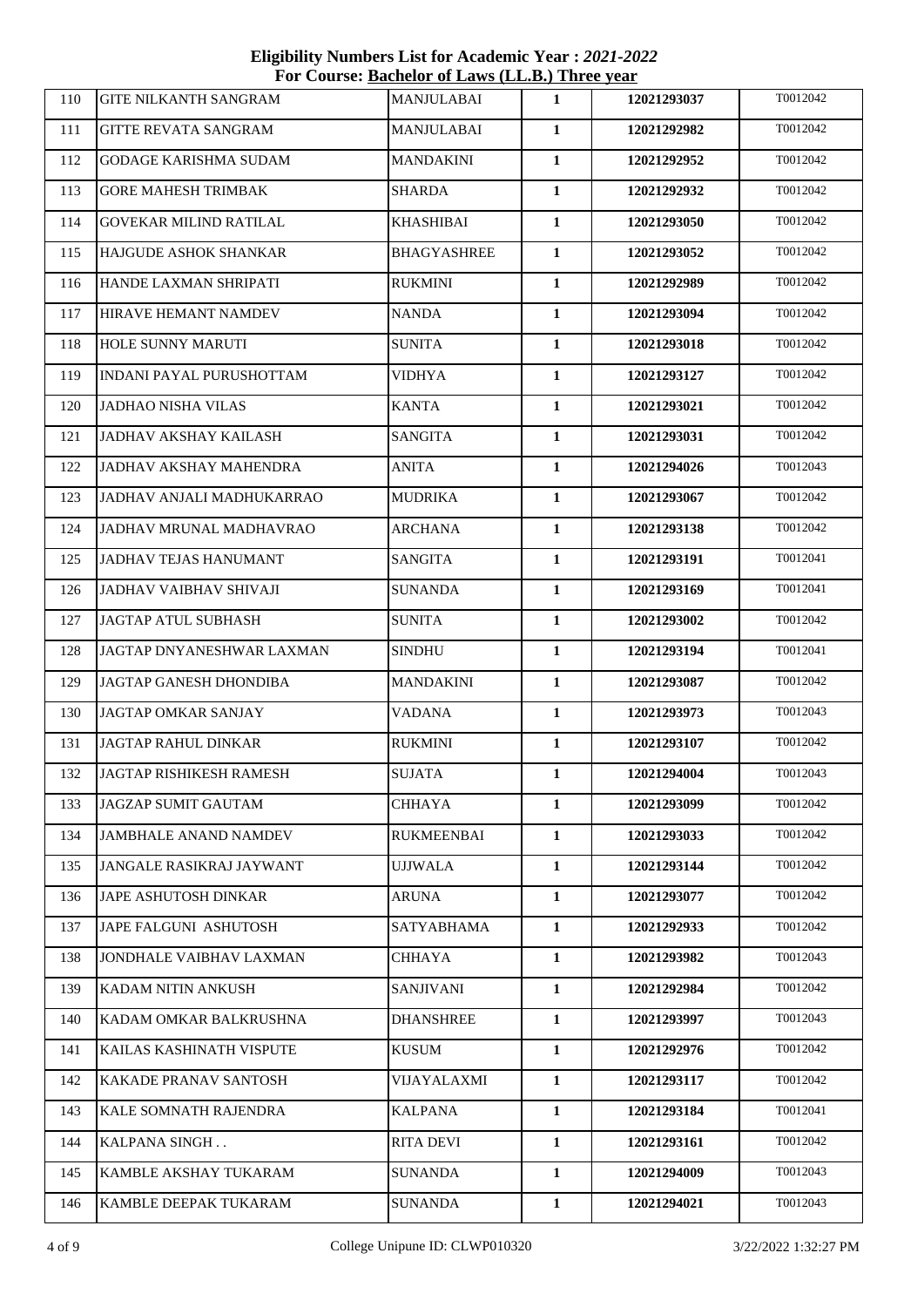**Eligibility Numbers List for Academic Year :** *2021-2022*  **For Course: Bachelor of Laws (LL.B.) Three year**

| 147 | KAMBLE DYANESHWAR MADHUKAR  | <b>GANGUBAI</b>   | 1            | 12021293972 | T0012043 |
|-----|-----------------------------|-------------------|--------------|-------------|----------|
| 148 | KAMBLE KAPIL GANESH         | <b>SUNITA</b>     | 1            | 12021292965 | T0012042 |
| 149 | KAMBLE PRAJAKTA MILIND      | VANDANA           | 1            | 12021292936 | T0012042 |
| 150 | KAMBLE PRASHANT GANESH      | <b>UJWALA</b>     | $\mathbf{1}$ | 12021292971 | T0012042 |
| 151 | KAMBLE SURAJ VENKAT         | <b>ANUSAYA</b>    | $\mathbf{1}$ | 12021293093 | T0012042 |
| 152 | KARAD RAVIKUMAR SUBHASHRAO  | SATYABHAMABAI     | 1            | 12021293051 | T0012042 |
| 153 | KARDE PRACHEE MUKUND        | <b>PRATIBHA</b>   | $\mathbf{1}$ | 12021294005 | T0012043 |
| 154 | KARGAL DHULAJI SATISH       | <b>ANJANABAI</b>  | $\mathbf{1}$ | 12021293016 | T0012042 |
| 155 | KATE SARITA NARAYAN         | <b>GUKULA</b>     | $\mathbf{1}$ | 12021293028 | T0012042 |
| 156 | KATKE PRAVIN HARISHCHANDRA  | <b>LAXMI</b>      | $\mathbf{1}$ | 12021293063 | T0012042 |
| 157 | KATTE PRERANA JEEVAN        | <b>JYOTI</b>      | $\mathbf{1}$ | 12021293109 | T0012042 |
| 158 | KAYANDE SANJAY SHRIRAM      | <b>RANJANA</b>    | $\mathbf{1}$ | 12021293009 | T0012042 |
| 159 | <b>KEDARE AMIT VASANT</b>   | <b>VIJAYA</b>     | 1            | 12021292996 | T0012042 |
| 160 | KEVATE AISHWARYA SHASHIKANT | <b>SUNITA</b>     | $\mathbf{1}$ | 12021293119 | T0012042 |
| 161 | KHADSE VISHAL BHOJRAJ       | <b>SUNITA</b>     | $\mathbf{1}$ | 12021294017 | T0012043 |
| 162 | KHANDALE SHUBHAM MADHUKAR   | <b>SANGITA</b>    | $\mathbf{1}$ | 12021293114 | T0012042 |
| 163 | KHANDEKAR POOJA ANIL        | <b>PALLAVI</b>    | $\mathbf{1}$ | 12021293193 | T0012041 |
| 164 | KHARTODE MAHDEO NAMDEO      | <b>VAIJANTA</b>   | $\mathbf{1}$ | 12021293042 | T0012042 |
| 165 | KHATALE GANESH TUKARAM      | <b>RANJANABAI</b> | $\mathbf{1}$ | 12021293004 | T0012042 |
| 166 | KHEDKAR GANESH AMBADAS      | <b>PADMINI</b>    | $\mathbf{1}$ | 12021293076 | T0012042 |
| 167 | KHEDKAR PRATIMA UDDHAV      | <b>SANJANA</b>    | $\mathbf{1}$ | 12021293026 | T0012042 |
| 168 | KHIRID NACHIKET NARENDRA    | <b>URMILA</b>     | $\mathbf{1}$ | 12021293974 | T0012043 |
| 169 | KOKANE AKSHAY GANPAT        | ANITA             | 1            | 12021293992 | T0012043 |
| 170 | KOKARE PRADIP MAHADEV       | JANABAI           | 1            | 12021292974 | T0012042 |
| 171 | KOLAP PRAJWAL KAVAJI        | <b>ANITA</b>      | $\mathbf{1}$ | 12021293054 | T0012042 |
| 172 | KORADE BHAURAO VITHAL       | <b>BHIMABAI</b>   | 1            | 12021293011 | T0012042 |
| 173 | KOTULE PANDURANG SUNDARRAO  | <b>ALKA</b>       | 1            | 12021293046 | T0012042 |
| 174 | KSHIRSAGAR SUMIT SWAMIRAO   | <b>USHA</b>       | $\mathbf{1}$ | 12021292972 | T0012042 |
| 175 | KSHITIIJ MAYANK             | <b>USHA PRIYA</b> | $\mathbf{1}$ | 12021293989 | T0012043 |
| 176 | KULKARNI SEJAL MAHENDRA     | <b>SUCHITA</b>    | 1            | 12021292962 | T0012042 |
| 177 | KUMBHAR DIPALI NILKANTH     | <b>SAVITA</b>     | $\mathbf{1}$ | 12021292987 | T0012042 |
| 178 | KUNJEER MUKTA RAMESH        | <b>SHARDA</b>     | $\mathbf{1}$ | 12021293139 | T0012042 |
| 179 | KUNTE AMEYA ANANT           | <b>APARNA</b>     | $\mathbf{1}$ | 12021293005 | T0012042 |
| 180 | <b>KURHADE DILIP KISAN</b>  | <b>KASTURA</b>    | $\mathbf{1}$ | 12021293049 | T0012042 |
| 181 | LABADE DEVENDRA SHRIRAM     | UTTAMA            | 1            | 12021293041 | T0012042 |
| 182 | LAHANE PAWAN GOVIND         | <b>PARVATI</b>    | 1            | 12021293080 | T0012042 |
| 183 | LAVHE TUSHAR DATTATRAY      | <b>NUTAN</b>      | 1            | 12021293999 | T0012043 |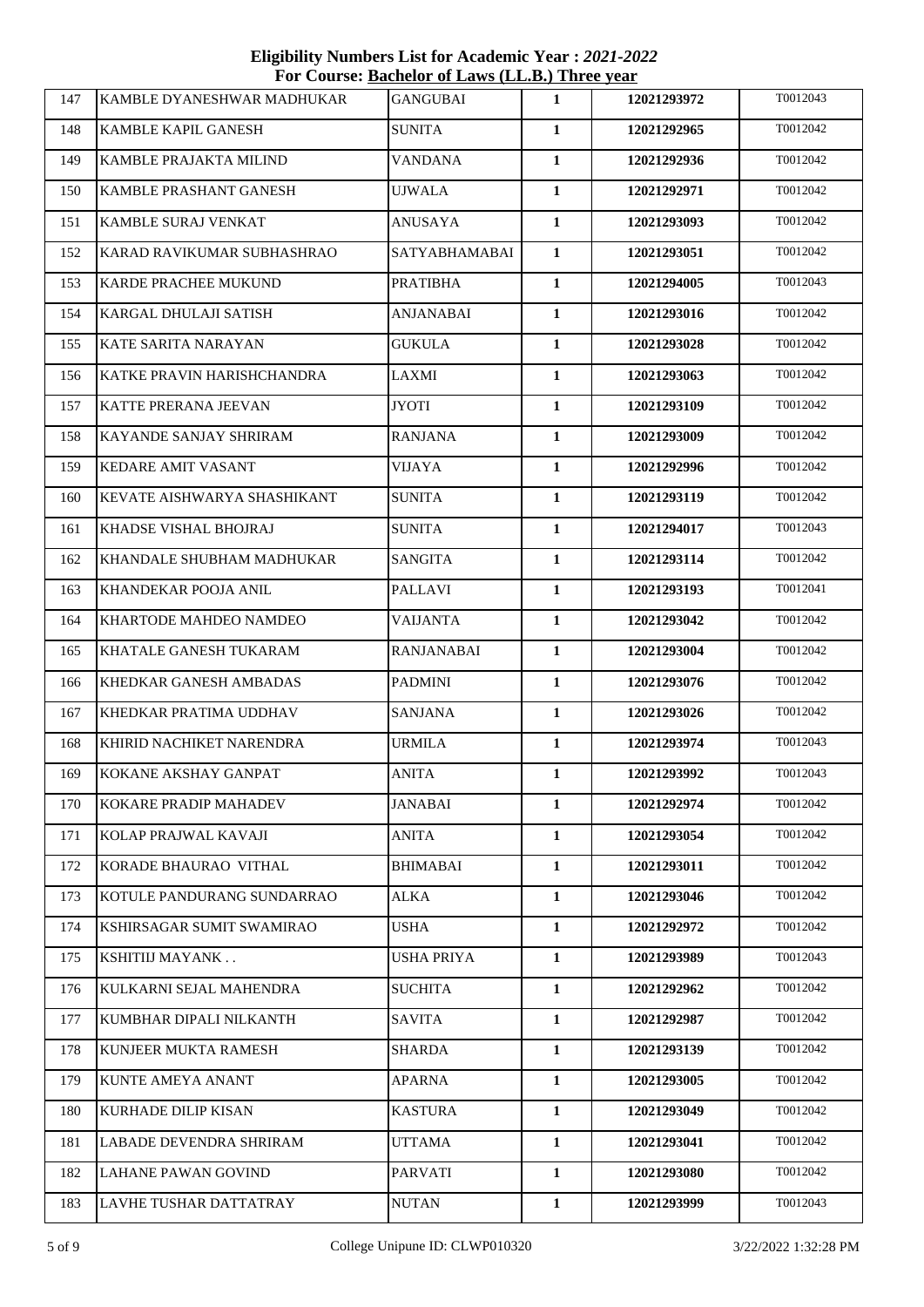**Eligibility Numbers List for Academic Year :** *2021-2022*  **For Course: Bachelor of Laws (LL.B.) Three year**

| 184 | LELE MILIND MAHESH             | <b>HEMANGI</b>     | 1            | 12021293069 | T0012042 |
|-----|--------------------------------|--------------------|--------------|-------------|----------|
| 185 | LONDHE GAJANAN BAPUSO          | <b>CHHAYA</b>      | $\mathbf{1}$ | 12021293024 | T0012042 |
| 186 | LONKAR KIRTI SANTOSH           | <b>RANJANA</b>     | $\mathbf{1}$ | 12021293196 | T0012041 |
| 187 | MAHAJAN POOJA PRAMOD           | <b>ANJU</b>        | $\mathbf{1}$ | 12021293038 | T0012042 |
| 188 | MAHALE SHAILESH JAGDISH        | PADAMASHRI         | $\mathbf{1}$ | 12021294006 | T0012043 |
| 189 | <b>MAID SHRAVANI NAGESH</b>    | <b>HEMA</b>        | 1            | 12021293140 | T0012042 |
| 190 | MALAME LAXMAN SOMNATH          | <b>NAGARBAI</b>    | $\mathbf{1}$ | 12021292961 | T0012042 |
| 191 | MANDLIK ANIL SAKHARAM          | <b>TARABAI</b>     | $\mathbf{1}$ | 12021293030 | T0012042 |
| 192 | <b>MANE PRANAV SANJAYKUMAR</b> | <b>MADHURI</b>     | $\mathbf{1}$ | 12021293151 | T0012042 |
| 193 | <b>MANE SOURABH APPA</b>       | <b>VANITA</b>      | $\mathbf{1}$ | 12021294027 | T0012043 |
| 194 | MATE ATUL RAMKRISHNA           | <b>SHOBHA</b>      | $\mathbf{1}$ | 12021293189 | T0012041 |
| 195 | MEHTA DAMINI RAJESH            | <b>BHAVANA</b>     | $\mathbf{1}$ | 12021293073 | T0012042 |
| 196 | MIRKUTE PRAJAKTA SHREERANG     | <b>PARVATI</b>     | 1            | 12021294019 | T0012043 |
| 197 | MISAL VANITA BALIRAM           | <b>CHANGUNABAI</b> | $\mathbf{1}$ | 12021293045 | T0012042 |
| 198 | MOHAN SHALIGRAM WAKTE          | <b>MANGLA</b>      | $\mathbf{1}$ | 12021293157 | T0012042 |
| 199 | MOHITE NILESH UMESH            | <b>PUSHPA</b>      | $\mathbf{1}$ | 12021293122 | T0012042 |
| 200 | MORE LEKHA MILIND              | <b>SUMITA</b>      | $\mathbf{1}$ | 12021292954 | T0012042 |
| 201 | MORE SACHIN VISHNU             | <b>REKHA</b>       | $\mathbf{1}$ | 12021292953 | T0012042 |
| 202 | MOTWANI DEEPALI HARISHCHANDRA  | MEETA              | $\mathbf{1}$ | 12021292946 | T0012042 |
| 203 | MURKUTE MADHAVI MADHUKAR       | <b>SHAKUNTALA</b>  | $\mathbf{1}$ | 12021293969 | T0012043 |
| 204 | MURSHAD JIBRAEEL ASAB          | <b>MADINA</b>      | $\mathbf{1}$ | 12021293113 | T0012042 |
| 205 | MUTHE GREESHMA MANDAR          | <b>SANDHYA</b>     | $\mathbf{1}$ | 12021294016 | T0012043 |
| 206 | MUTHE VRUSHALI RAGHUNATH       | <b>BHIMABAI</b>    | 1            | 12021292943 | T0012042 |
| 207 | NADAF MUSKAN BABASAHEB         | <b>PARVIN</b>      | 1            | 12021294000 | T0012043 |
| 208 | NAGARKAR SAGAR ANIL            | <b>SHOBHA</b>      | 1            | 12021292969 | T0012042 |
| 209 | NAGULWAD CHANDRAKANT GAJRAM    | <b>SHOBHABAI</b>   | 1            | 12021292988 | T0012042 |
| 210 | <b>NALAWADE DIP KAUSTUBH</b>   | <b>PADMINI</b>     | 1            | 12021292937 | T0012042 |
| 211 | NATH MAHESH SAMBHAJI           | <b>KANTA</b>       | 1            | 12021293075 | T0012042 |
| 212 | NAVALE DIPALI NAGANNATH        | <b>VIMAL</b>       | $\mathbf{1}$ | 12021292955 | T0012042 |
| 213 | <b>NAWALE KIRAN RAOSAHEB</b>   | BADAM              | 1            | 12021293074 | T0012042 |
| 214 | <b>NAWALE MAHESH WAMAN</b>     | <b>SINDHU</b>      | 1            | 12021293003 | T0012042 |
| 215 | <b>NAWALE REENA DIGAMBAR</b>   | <b>VANITA</b>      | $\mathbf{1}$ | 12021293126 | T0012042 |
| 216 | NEETU YADAV                    | SHASHIKALA DEVI    | 1            | 12021293152 | T0012042 |
| 217 | NEPANI MAYURI VITTAL           | <b>SANJIVANI</b>   | $\mathbf{1}$ | 12021293158 | T0012042 |
| 218 | NIGADE RAVINDRA SHANKAR        | ASHA               | 1            | 12021293978 | T0012043 |
| 219 | NIKAM PRADIP LAHU              | <b>KANTABAI</b>    | 1            | 12021293164 | T0012042 |
| 220 | NIKOLE SANTOSH DNYANDEV        | <b>CHHAYA</b>      | 1            | 12021292960 | T0012042 |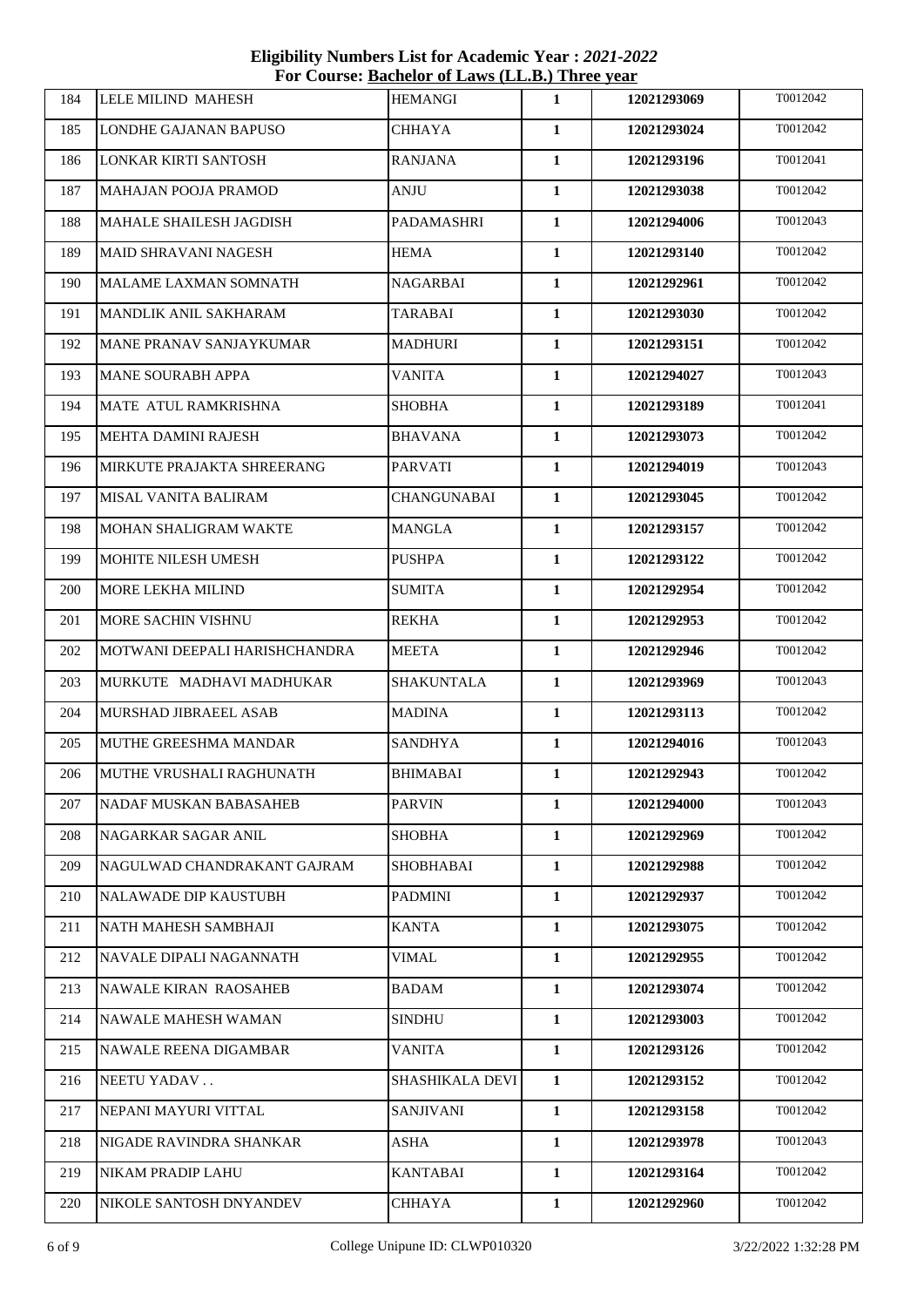**Eligibility Numbers List for Academic Year :** *2021-2022*  **For Course: Bachelor of Laws (LL.B.) Three year**

| 221 | NIKUMBH PARESH PRADIP          | <b>SAVITA</b>          | 1            | 12021293000 | T0012042 |
|-----|--------------------------------|------------------------|--------------|-------------|----------|
| 222 | NISAL ADITYA VINAYAK           | <b>VAISHALI</b>        | $\mathbf{1}$ | 12021294018 | T0012043 |
| 223 | OSWAL RAJESH JAWANMALJI        | <b>BACHIBAI</b>        | $\mathbf{1}$ | 12021294014 | T0012043 |
| 224 | PADVI MANOHAR MANILAL          | <b>KHATRI</b>          | $\mathbf{1}$ | 12021293001 | T0012042 |
| 225 | PAGARE ASHISH SANJAY           | <b>VAISHALI</b>        | $\mathbf{1}$ | 12021292995 | T0012042 |
| 226 | PALSHIKAR SWANAND SATYAJEET    | ASHWINI                | 1            | 12021293062 | T0012042 |
| 227 | PALVE GANESH DATTU             | <b>SUMAN</b>           | $\mathbf{1}$ | 12021293040 | T0012042 |
| 228 | PALVE NILKANTH SHESHRAO        | <b>MINAKSHI</b>        | $\mathbf{1}$ | 12021293034 | T0012042 |
| 229 | PANDEKAR SOHAM RAJENDRA        | <b>REKHA</b>           | $\mathbf{1}$ | 12021294025 | T0012043 |
| 230 | PANDHARE DIPTI DADARAO         | <b>VAISHALI</b>        | $\mathbf{1}$ | 12021292956 | T0012042 |
| 231 | PANDHARE SACHIN MITAJI         | RANJANA                | 1            | 12021292966 | T0012042 |
| 232 | PANDIT OMKAR DADA              | <b>UJWALA</b>          | $\mathbf{1}$ | 12021292985 | T0012042 |
| 233 | PANKAJ PRAJAPATI               | <b>SANJU PRAJAPATI</b> | 1            | 12021293167 | T0012042 |
| 234 | PARAB PRIYA RAJESH             | <b>SABINA</b>          | $\mathbf{1}$ | 12021292978 | T0012042 |
| 235 | PATHARE MAHESH NANASAHEB       | <b>KAMAL</b>           | $\mathbf{1}$ | 12021292980 | T0012042 |
| 236 | PATIL ABHIJEET SUDHIR          | <b>NEETA</b>           | 1            | 12021292964 | T0012042 |
| 237 | PATIL AMOL MAHIPATI            | SUNANDA                | 1            | 12021293175 | T0012041 |
| 238 | PATIL DHANANJAY SARUDAS        | SANJANA                | $\mathbf{1}$ | 12021293088 | T0012042 |
| 239 | PATIL LALIT BHAURAO            | LATA                   | $\mathbf{1}$ | 12021293068 | T0012042 |
| 240 | PATIL TEJAS SURESH             | <b>SANGITA</b>         | 1            | 12021293048 | T0012042 |
| 241 | PATOLE AJINKYA SHAHAJI         | <b>JYOTSNA</b>         | $\mathbf{1}$ | 12021293133 | T0012042 |
| 242 | PATOLE PAYAL YUVRAJ            | <b>NANDA</b>           | $\mathbf{1}$ | 12021293988 | T0012043 |
| 243 | PAWAR GAURI PRATHAMESH         | <b>SUREKHA</b>         | 1            | 12021293150 | T0012042 |
| 244 | PAWAR KHUSHALI ANIL            | <b>SAVITA</b>          | 1            | 12021293163 | T0012042 |
| 245 | PAWAR MANOHAR GANPAT           | <b>DWARKABAI</b>       | $\mathbf{1}$ | 12021293100 | T0012042 |
| 246 | PAWAR PUSHKAR MANOJ            | <b>SHUBHANGI</b>       | $\mathbf{1}$ | 12021292986 | T0012042 |
| 247 | PAWAR SHILPA DADABHAU          | <b>SINDHU</b>          | 1            | 12021293136 | T0012042 |
| 248 | PAWAR SHRINIVAS ARUN           | <b>PRAMILA</b>         | 1            | 12021293106 | T0012042 |
| 249 | PAWAR YOGESH KAMALAKAR         | <b>SANJIVANI</b>       | 1            | 12021293171 | T0012041 |
| 250 | PISAL SAURABH GANPAT           | <b>SANGITA</b>         | 1            | 12021293186 | T0012041 |
| 251 | POTE MEENAL VASANT             | <b>BHARATI</b>         | $\mathbf{1}$ | 12021293146 | T0012042 |
| 252 | POWAR ANUP ARUN                | <b>VIMAL</b>           | $\mathbf{1}$ | 12021293141 | T0012042 |
| 253 | PRIYA MIDDHA                   | <b>ARVIND MIDDHA</b>   | 1            | 12021292948 | T0012042 |
| 254 | PUJAR NARAYAN VENKATESH        | SARASWATI              | 1            | 12021294024 | T0012043 |
| 255 | PUJARI BABURAO REVANSIDHA      | <b>MAHADEVI</b>        | 1            | 12021293053 | T0012042 |
| 256 | <b>RAI PRAGATI SURESH</b>      | <b>SUJATA</b>          | $\mathbf{1}$ | 12021293118 | T0012042 |
| 257 | RAJPUROHIT SAVITA BALWANTSINGH | <b>PREM</b>            | $\mathbf{1}$ | 12021294011 | T0012043 |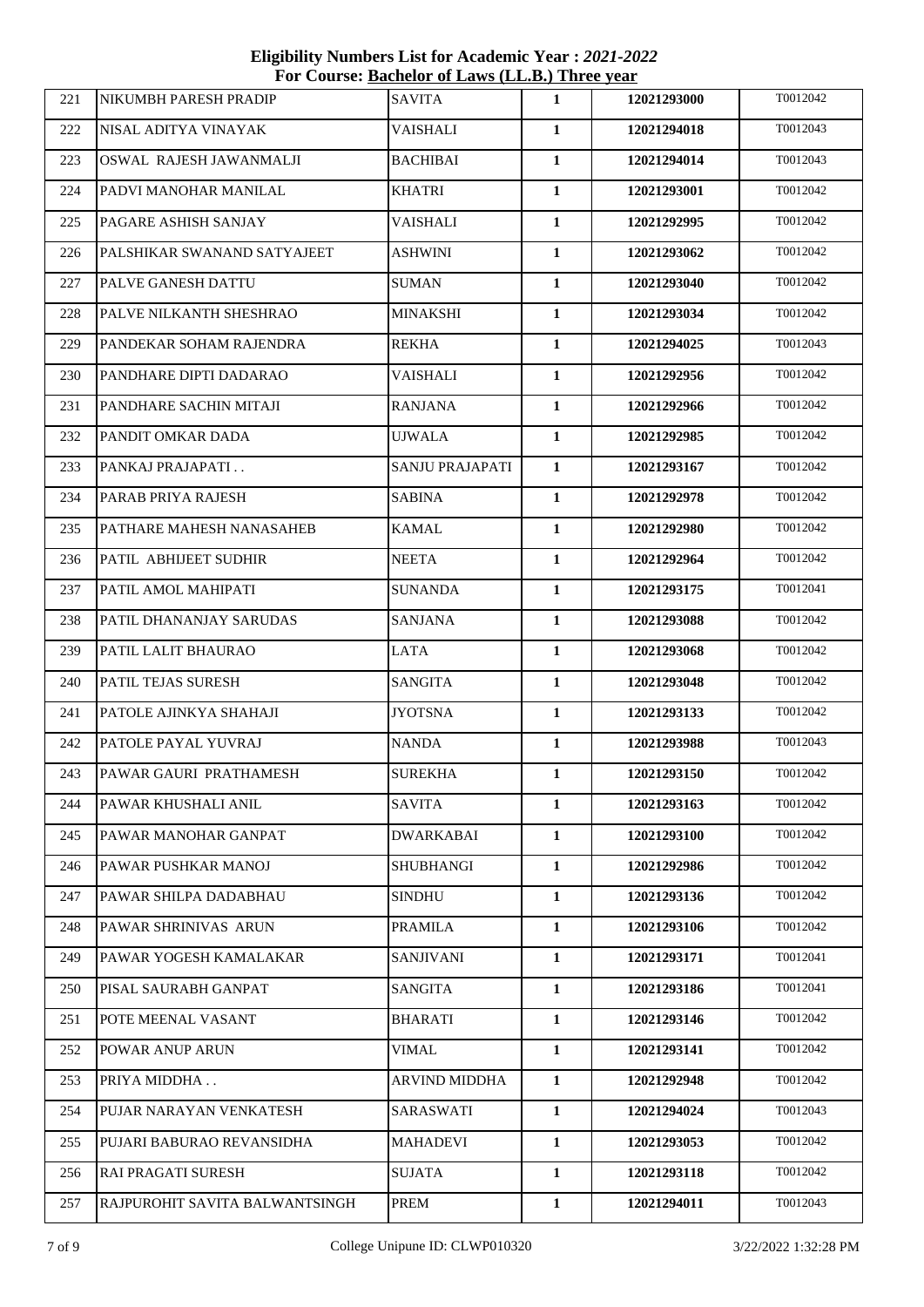**Eligibility Numbers List for Academic Year :** *2021-2022*  **For Course: Bachelor of Laws (LL.B.) Three year**

| 258 | RAMTEKE PRIYANKA PREMDAS       | <b>PRATIMA</b>      | 1            | 12021293112 | T0012042 |
|-----|--------------------------------|---------------------|--------------|-------------|----------|
| 259 | RANBHOR SWAROOP SHYAMSUNDAR    | <b>JYOTSHNA</b>     | $\mathbf{1}$ | 12021293197 | T0012041 |
| 260 | RANDIVE SANDIP RAMCHANDRA      | <b>MINA</b>         | $\mathbf{1}$ | 12021293174 | T0012041 |
| 261 | RANDIVE SHITAL RAMCHANDRA      | <b>SINDHUMATI</b>   | $\mathbf{1}$ | 12021292983 | T0012042 |
| 262 | RANDIVE SWATI HERAM            | <b>INDUMATI</b>     | $\mathbf{1}$ | 12021293165 | T0012042 |
| 263 | RASAL ABHAYSINHARAJE BHAUSAHEB | SMITA               | $\mathbf{1}$ | 12021293991 | T0012043 |
| 264 | <b>RASHI BORKAR</b>            | SHEETAL BORKAR      | $\mathbf{1}$ | 12021292997 | T0012042 |
| 265 | RATHOD VISHAL PARMESHWAR       | <b>SAVITRABAI</b>   | $\mathbf{1}$ | 12021293110 | T0012042 |
| 266 | RATHOD YOGESH DATTU            | <b>LALITABAI</b>    | $\mathbf{1}$ | 12021293132 | T0012042 |
| 267 | RITESH RAGHUNATH MAHAJAN       | <b>USHA</b>         | $\mathbf{1}$ | 12021293091 | T0012042 |
| 268 | ROKADE RAJEEV SHARADCHANDRA    | NALINI              | $\mathbf{1}$ | 12021293153 | T0012042 |
| 269 | S PRASANNA LAKSHMI             | S. LILIYA           | $\mathbf{1}$ | 12021293159 | T0012042 |
| 270 | SABALE VILAS RAGHUNATH         | <b>JAYVANTA</b>     | $\mathbf{1}$ | 12021292959 | T0012042 |
| 271 | SAH CHANDA RAMNIWAS            | <b>KRISHNA</b>      | $\mathbf{1}$ | 12021293102 | T0012042 |
| 272 | SAJJAN VAISHALI PURUSHOTTAM    | <b>KALAWATI</b>     | $\mathbf{1}$ | 12021293143 | T0012042 |
| 273 | SALE VISHAL ASHOKKUMAR         | <b>JAYSHRI</b>      | 1            | 12021293124 | T0012042 |
| 274 | SALUNKE MAHENDRA MADHAV        | <b>VIMAL</b>        | $\mathbf{1}$ | 12021293985 | T0012043 |
| 275 | SALUNKHE UMESH NANDKUMAR       | <b>VISHARANTI</b>   | $\mathbf{1}$ | 12021293180 | T0012041 |
| 276 | SANADE SHAKIL YUSUF            | <b>AJMATBI</b>      | $\mathbf{1}$ | 12021293111 | T0012042 |
| 277 | SANE NITEESH SADANAND          | <b>LEENATA</b>      | $\mathbf{1}$ | 12021293014 | T0012042 |
| 278 | SANGALE ADINATH GANGADHAR      | <b>GEETABAI</b>     | $\mathbf{1}$ | 12021293071 | T0012042 |
| 279 | SARODE PRATIKSHA PRAKASH       | <b>ANITA</b>        | $\mathbf{1}$ | 12021293044 | T0012042 |
| 280 | SASANE MANISHA BAJIRAO         | <b>RANJANA</b>      | 1            | 12021293098 | T0012042 |
| 281 | SATPUTE VICKY SHAMRAO          | <b>RAJSHREE</b>     | 1            | 12021294001 | T0012043 |
| 282 | SHAIKH VASIM ABDULHAMID        | SHAKIRA             | $\mathbf{1}$ | 12021293085 | T0012042 |
| 283 | SHAILJA SAKLANI                | <b>HEMUSAKLANI</b>  | $\mathbf{1}$ | 12021293994 | T0012043 |
| 284 | SHEJWAL SHREYAS RAVI           | MADHAVI             | $\mathbf{1}$ | 12021293101 | T0012042 |
| 285 | SHELKE SACHIN DHANAJI          | PARVATI             | 1            | 12021292973 | T0012042 |
| 286 | SHINDE AMOL RAMCHANDRA         | <b>KUSUM</b>        | 1            | 12021293036 | T0012042 |
| 287 | SHINDE ASHWINI YADAVRAO        | <b>SATYABHAMA</b>   | 1            | 12021293177 | T0012041 |
| 288 | SHINDE BHARDWAJ ASHOK          | <b>SHOBHA</b>       | $\mathbf{1}$ | 12021294012 | T0012043 |
| 289 | SHINDE KEDAR DEEPAK            | <b>MADHUMATI</b>    | $\mathbf{1}$ | 12021293971 | T0012043 |
| 290 | <b>SHINDE PRATIK SURESH</b>    | SHARALA             | 1            | 12021293172 | T0012041 |
| 291 | SHITAP ANIKET ASHOK            | <b>ANAGHA</b>       | 1            | 12021293993 | T0012043 |
| 292 | SHITOLE ROHIT SURESHRAO        | <b>SHARDA</b>       | $\mathbf{1}$ | 12021293070 | T0012042 |
| 293 | <b>SHRUTI VERMANI</b>          | <b>RUMA VERMANI</b> | $\mathbf{1}$ | 12021293103 | T0012042 |
| 294 | SHUKLA BEENA MAHESH            | <b>SUMAN</b>        | $\mathbf{1}$ | 12021293170 | T0012041 |